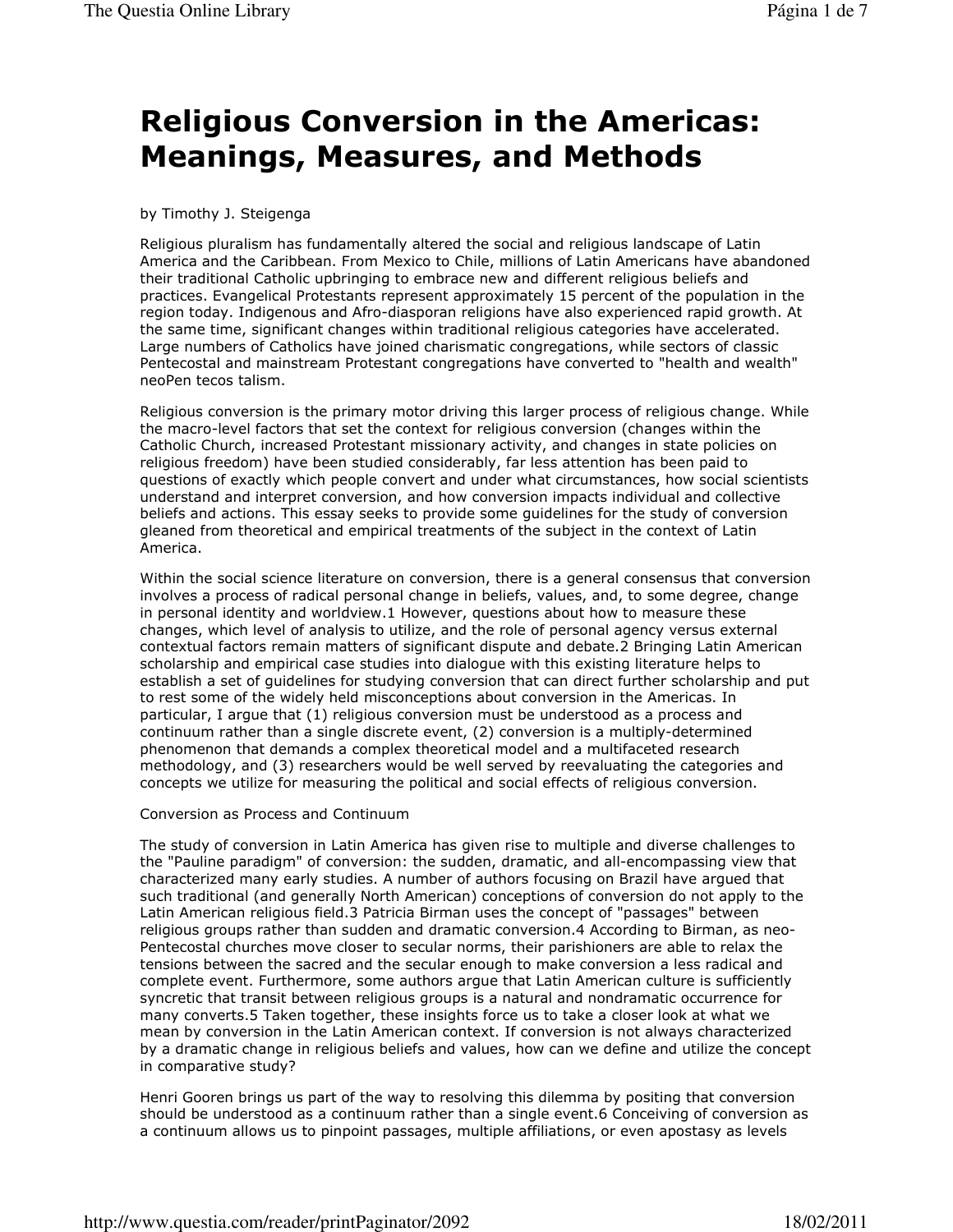within this continuum. In other words, we can adopt what Gooren calls a "conversion careers" approach - that is, looking at levels of conversion, as well as the movement in these levels over time. Understanding the conversion career allows us to differentiate between different stages of conversion and disaffiliation in a coherent and comparative fashion. In particular, Gooren provides us with five categories - preaffiliation, affiliation, conversion, confession, and disaffiliation - for following the trajectories of individuals over time.7 While various authors have provided more complex schémas, Gooren's synthesis establishes a functional model for following and comparing different stages of conversion.

## Theories of Conversion in Latin American

Five primary approaches characterize the theoretical literature on conversion in Latin America: attending to historical supply-side and push factors, developing economistic models of religious consumers responding to religious markets, focusing on religious preferences, foregrounding networks, and privileging instrumental action and context. A brief discussion and evaluation of these approaches will provide background for a methodological synthesis that offers a more comprehensive and interdisciplinary approach to studying conversion.

Historical supply-side and push factors. The historical supply-side approach to religious change in Latin America takes both internal and external factors into account. Internally, the difficulties faced by the Catholic Church in the recent past (shortages of priests and tensions between lay workers, priests, and the hierarchy) are seen as push factors influencing people to convert, primarily to Protestantism. Externally, the history of missionaries in Latin America sheds some light on the supply-side of the equation. First, in the 1950s and 1960s Asia was closed to missionaries. This factor, along with the "battle with Communism," diverted American missionaries to Latin America in large numbers. North American Protestant missions presented themselves as a response to the Communist threat. Second, divisions began to form between local church leaders and their North American counterparts. Many local leaders broke from their mother churches, in the process abandoning many of the cultural barriers that North American missionaries had constructed around Protestantism. These new churches quickly became popular as local charismatic leaders made their services more culturally relevant and preached in the native languages of their congregations. Third, new strains of Protestantism and Catholicism began to grow in Latin America. Charismatic Pen tecos tais began to preach a millennial message, stressing the gifts of the Holy Spirit (such as speaking in tongues), faith healing, and personal testimony. Similar elements of religious belief and practice characterized the growth of the Catholic Charismatic Renewal.8

Because of the large influx of American missionaries and their connections to right-wing organizations in the United States, the notion that conversion was externally imposed in Latin America was prevalent in the early literature about the issue.9 This perspective argued that North American missionaries were trying to demobilize people who might instead embrace the more radical liberation theology. These accusations were fueled by well-documented links between missionary organizations, rightwing evangelicals in the United States, and the U.S. government.10 Reducing conversion to an entirely external imposition, however, ignores the popular and indigenous nature of the movement, denies the agency of individual converts, and questions the validity of individuals' religious experiences. Today most Protestant and charismatic Catholic congregations in Latin America are run by Latin Americans, lending further evidence to the critiques of early reductionist accounts of evangelical conversion.

Religious markets and religious economy. A second broad approach to understanding religious change focuses on the macro-level of religious markets. Proponents of this approach look at religion as a market, potential converts as consumers, and the Catholic Church as a "lazy monopoly" inLatinAmerica.11 Anthony Gill has been the main proponent of this approach, utilizing it to explain Pentecostal growth and to predict the actions of the state and the Catholic Church as a result of market forces.12 Andrew Chesnuthas extended and altered the market approach to explain the recent growth, not only of Pentecostalism, but also of Afrodiasporan religions and the charismatic renewal in the Catholic Church.13

The religious-market approach has not been well received by many scholars in the field of religious studies because, in its most extreme forms, it reduces religious institutions to utilitymaximizing firms, and converts to consumers. If the "inelastic religious demand" assumption of strict market approaches is relaxed, however, the model can be useful for understanding how local context interacts with religious supply to increase the attractiveness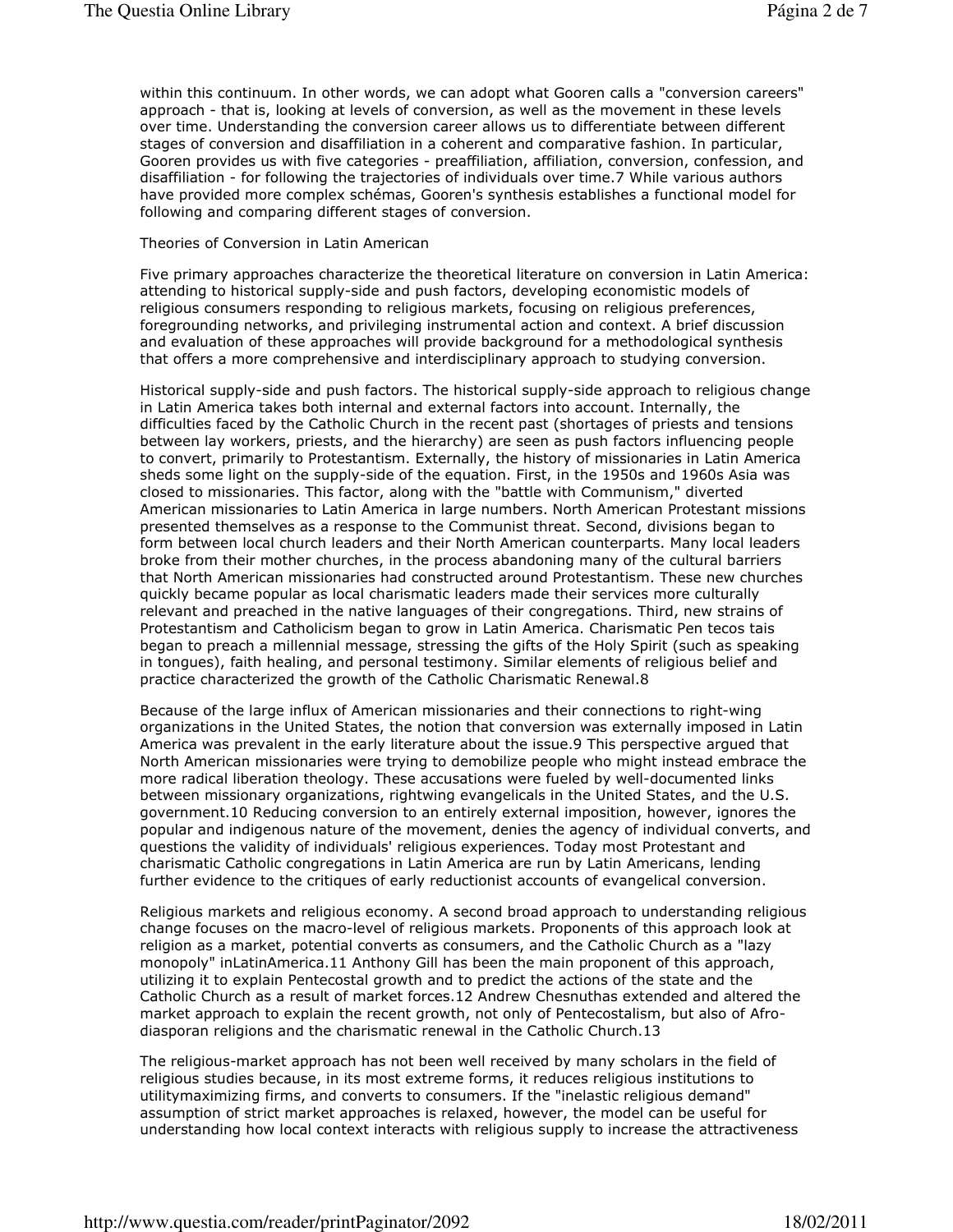of new religions to potential converts. In other words, it is logical to assume that demand for religious goods is higher in some areas than in others, which opens the possibility for an evaluation of both sides of the market (supply and demand), of new areas of product specialization and marketing strategies by religious institutions, and of the religious preferences of individuals.14 Thus, market analyses can provide important insights about conversion without ignoring the agency of individuals or reducing religious institutions to purely "soul maximizing" firms.

Conversion as religious preference. A third approach to explain conversion focuses primarily on demand and individual religious preferences. In this approach, the spiritual, supernatural, experiential, and doctrinal elements of the growing religions in Latin America are seen as the primary factors attracting converts. The assumption is that the religions that are growing most rapidly are those for which Latin Americans have the greatest natural affinity. Harvey Cox argues that Pentecostal Protestantism is essentially a "res tora tionist" religious movement in that it helps people to restore "elemental spirituality" in the form of "primal speech" (speaking in tongues), "primal piety" (healings, trances, and other forms of religious expression), and "primal hope" (in the Utopian and millennial eschatology of Pentecostalism).15 Daniel Miguez takes a more subtle approach, arguing that the motivation for conversion is "defined by people's needs to find answers to transcendental questions and what they feel are appropriate ways to relate to sacred beings and forces." According to Miguez, the primary change that comes with conversion is religious rather than cultural, economic, or political.16

The idea that the growing religions in Latin America are experienced more intensely than traditional Catholicism is fundamental to this approach. Central to arguments based on the religious features of conversion is the notion that the complete "religious experience" is more intense within Pentecostal, charismatic Catholic, Afro-Brazilian, or indigenous religious communities than in traditional Catholic and Protestant churches. Conversion, then, is explained in part as a preference for the religious and experiential features of Pentecostalism or other religious options.

Some versions of these arguments have drawn criticism for either reifying cultural primi tivism or ignoring critical differences in local culture.17 In other words, the pneumatic elements of Pentecostalism may hold very different meanings for indigenous Pentecostals in Chiapas and black Brazilians in the slums of Rio de Janeiro. The fact that Pentecostalism is growing in both places requires a deeper explanation than a broad generalization about cultural affinity. Disaggregating questions of how many people convert from specifically who converts requires that we bring social networks into the analysis.

Networks and conversion . Network theory can help us to understand better the connections between religious supply and demand. For example, religious demand may be very high within a particular community, especially when traditional survival strategies and other support networks begin to fail. In such a community Base Ecclesial Communities (BECs), Pentecostal churches, and charismatic Catholic groups may all gain converts. Which "meaning network" each convert is a part of will influence which group he or she will join. As David Smilde argues, meaning networks are key for understanding who is likely to convert (e.g., if you live away from your family in a house with an evangelical, you are more likely to convert to an evangelical church). In other words, network theory allows us to take the market approach to the micro-level, making it a complementary, rather than a competing, explanation for religious change. Such an approach reintroduces the interaction between agents (individuals making religious choices) and context (networks and contextual pushand-pull factors) in a manner that avoids causal reductionism in either direction.18

Based on his research in Venezuela, David Smilde argues that the personal problems that Pentecostalism helps converts to address are widespread among Venezuela's popular sectors and thus do not provide a sufficient explanation for conversion. Smilde found instead that networks played an important part. People who were living away from their families or with an evangelical were more likely to convert than those who were not. The presence of nearby Catholic family members acted as a deterrent to conversion, but individuals who moved away from their families were more likely to have the freedom to innovate. Smilde also points out that some people actively construct the network positions that eventually lead to their conversion.19 In other words, instrumental action on the part of individuals leads them toward or away from conversion.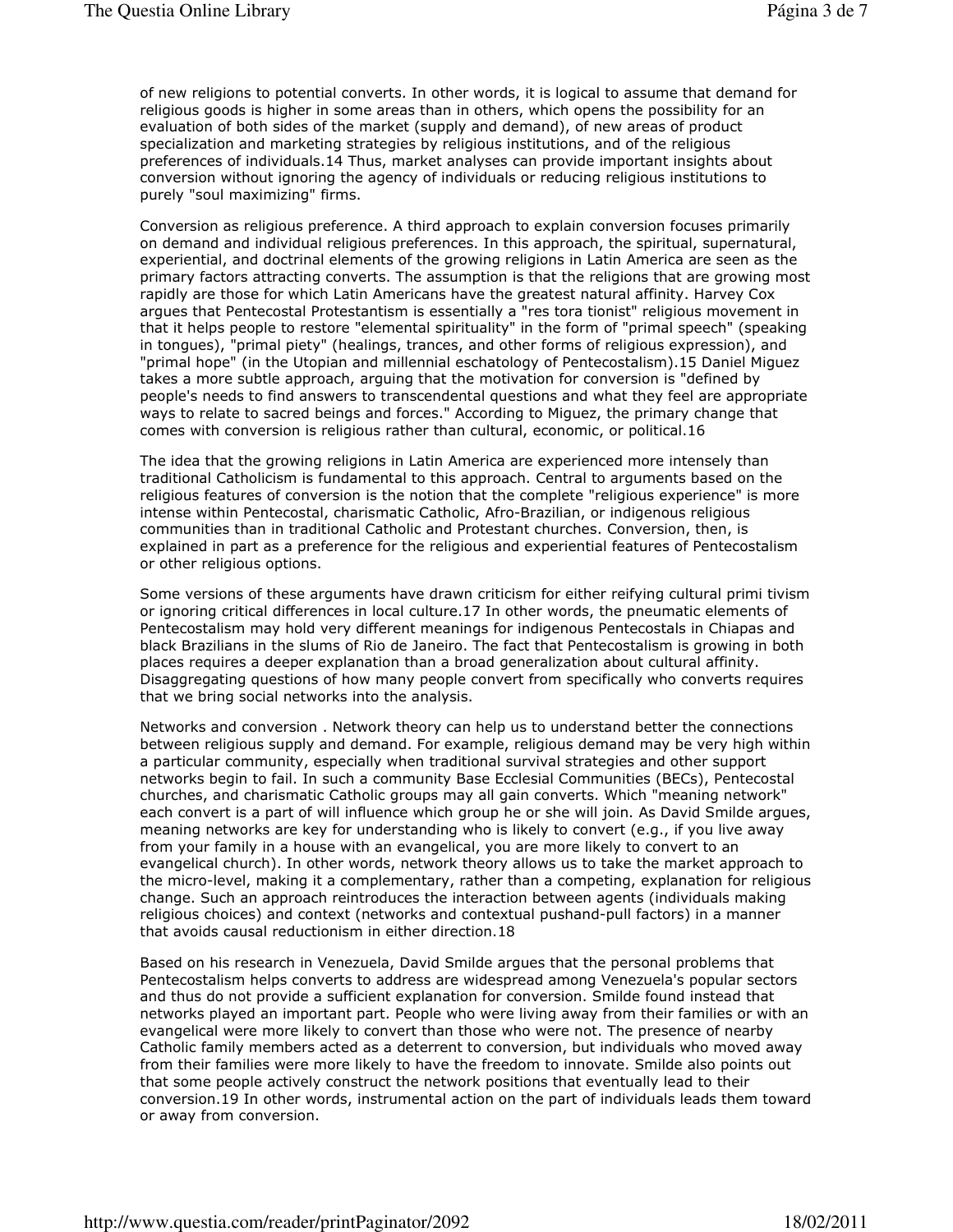Instrumental action and context. We come now to a final category of explanations for religious conversion: the broad focus on the interactions between agents and context. Some of the most influential works on conversion in Latin America assert that conversion represents an adaptive response to varying external structures and processes. A relatively large number of authors subscribe to some version of the "anomie" thesis, in which the drastic changes associated with modernization (e.g., urbanization, changing land-tenure patterns, and the loss of traditional community) cause a sense of moral uncertainty and a loss of security in terms of relationships and norms of behavior. People then may turn to Pentecostalism (or other religious options) as a way to adopt capitalist values20 or as a comforting replication of old norms and values.21 Some authors from the preparation for capitalism school claim that conversion opens "social spaces" for people who have been dislocated and who associate conversion with development and the promotion of democracy.22 For example, Amy Sherman argues that Guatemalan converts experience changes equivalent to Weber's "Protestant ethic," which "predispose them to capitalist development."23 Authors from the replication school focus on the otherworldly and millennialist elements of Pentecostal Protestantism and hold a dimmer view of the potential for individual conversions to produce large-scale social change.

While there may be a correlation between upward social mobility and conversion in the context of Latin America, the question of directionality remains open. Virginia Garrard-Burnett addresses this issue, arguing that upward social mobility may be more myth than reality among immigrant converts to neoPentecostalism in Houston.24 According to Garrard-Burnett, while conversion does not necessarily lead to upward social mobility among converts, it can indeed provide them with a set of beliefs, networks, and sense of community that help them to successfully navigate the difficulties of immigrant life in the Houston community. It is precisely this sort of nuanced and pragmatic treatment of conversion that points us toward a potential methodological synthesis.

## Toward a Methodological Synthesis

Taken together, the theoretical perspectives summarized here suggest that researchers should beware of reifying the instrumental nature of conversion as a path to resolving life crises. Conversion is not the only avenue explored by people in crisis in Latin America. The pathologies of poverty are much more widespread than conversion. Conceiving of conversion as a process allows us to follow the trajectory of individuals over time; it also serves as a cautionary factor, keeping us from becoming overly deterministic about the variables contributing to conversion. While social conformity, networks, and crises may all condition conversion, these are not the sole determining factors. Purely instrumental approaches, however, may give too much credit to the convert's "other" preferences (financial gain, personal safety, crisis management, or changes in gender relations). That which appears instrumental or purely preference-based to the outside observer may actually have multiple contextual and network determinants that are not immediately evident. One way for researchers to tease out these different levels of analysis is to take a more critical approach to the role of conversion narratives and discourse in the study of conversion.

Conversion is defined, inpart, by the new discourse repeated in the conversion narrative. Pitting past against present and future, good against evil, old against new is part of adopting a new religious identity - no t only adopting it, but actively reshaping and reembracing it in the retelling. The conversion narrative can thus make conversion appear purely tactical, precisely because the discourse is framed in terms of what was wrong and bad about the past. Conversion almost always has "practical" explanations: fighting addiction, bottoming out, facing a medical crisis, or other "pathologies of poverty." A common factor among conversionist religious groups is that converts must learn to interpret these factors in a manner consistent with the group's norms and discursive style.25

This is not to say that conversion narratives should be discounted as disingenuous or programmed. Rather, researchers must pay attention to the convert's stage in their conversion career, always remaining cognizant of the fact that narratives are socially constructed and retrospectively reinterpreted over time. In other words, conversion accounts may tell us more about current identities, beliefs, and orientations than they do about the past.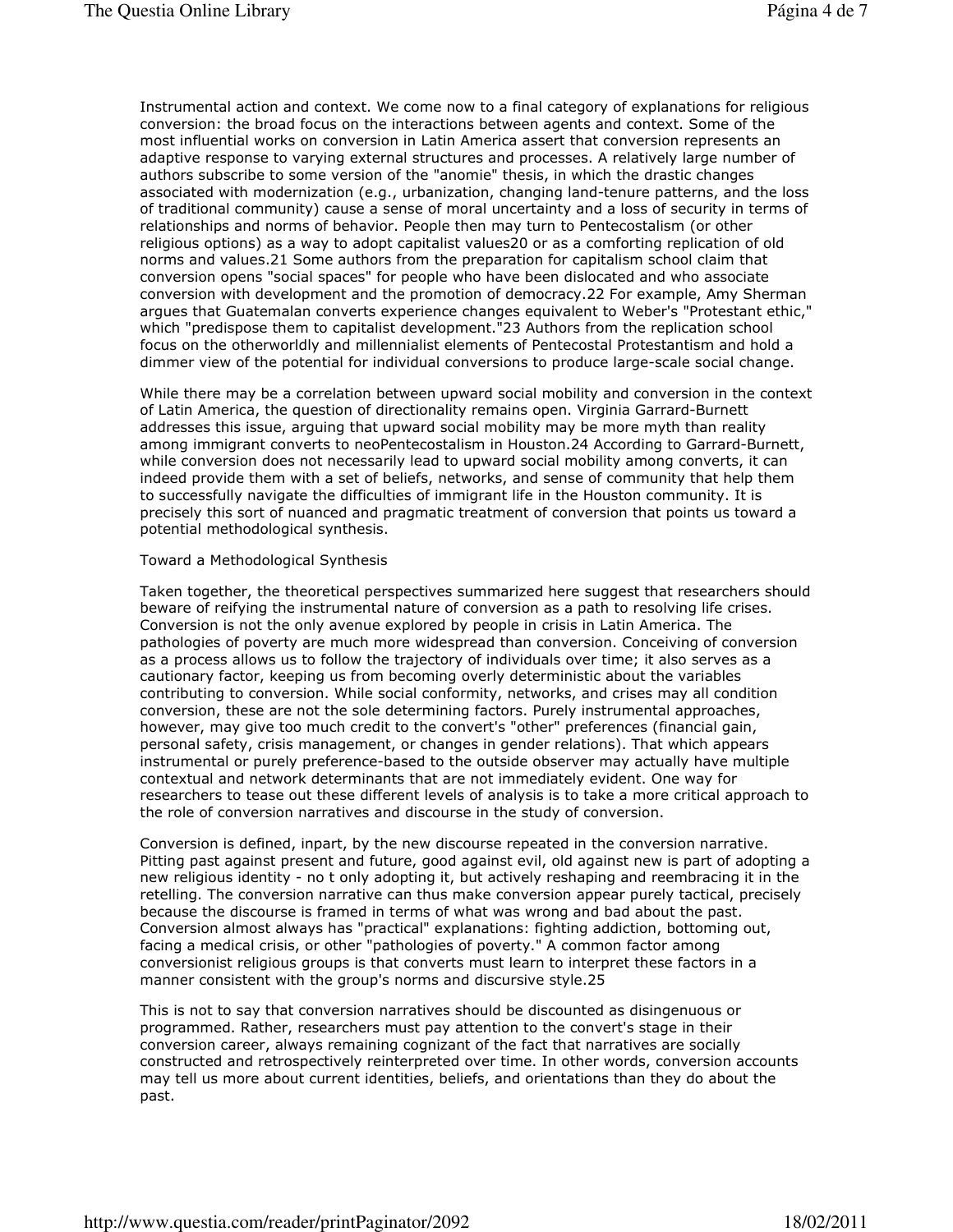Maria Carozzi's study of converts to an Afro-diasporan religious group in Argentina provides an excellent illustration. By speaking with practitioners and analyzing their discourse at various stages of initiation into the group, Carozzi sheds light on the fact that that converts are as much "chosen" by religious authorities as they are "choosers" in their conversion process. Only those who appear to have certain affinities and dedication are invited into the inner circle of the group.26

At the same time, an analysis of conversion narratives demonstrates an ongoing process of continuity and rupture with the former life for converts. Patricia Birman argues that, in the case of Brazilian neo-Pentecostals, the spiritual forces of previous religious practices remain very much alive in the worldviews and narratives of converts, despite the fact that they are now demonized within the neo-Pentecostal dualist ontology.27 In other words, narratives allow converts to keep a place for their former beliefs and spirits in their daily discourse.

These studies provide us with practical methodological lessons for studying conversion. Tracking and measuring religious changes requires a methodology that can capture the multiplicity of causal factors and gradations of conversion. Qualitative interviews and survey data must be complemented with participant observation in order to capture the conversion career of any individual. Nonconverts must be interviewed as well. Without this control group we may be missing half of the story. Overlooking this group has led some researchers to overpredict the causal nature of precipitant events (drug use, stress, and other emotional/psychological crises) in the conversion process.28

Researchers should also approach conversion narratives carefully because, although they are an empirical indicator of conversion, they are socially constructed and influenced by the discourse of the new group to which the convert has affiliated. If the conversion narrative is not considered carefully, we may lose sight of the fundamental tension in conversion discourses between the processes of choosing (individual agency) and of being chosen (either by religious authorities or directly by a deity or spirit).

Political and Economic Effects of Conversion

The debate over the impact of conversion in Latin America has been framed largely in terms of democracy, development, resistance, and accommodation. The results of studies asking questions within that framework have varied widely and have led to inconclusive results, primarily because the wrong questions are being asked. Religious conversion is a personal and religious decision that takes place over time. While individual decisions may add up to a larger process of religious change, the most important political effects of such changes in Latin America have to do with the manner in which new religiously held values enter the public sphere, inform public discourse, and combine to resolve or exacerbate local cultural, social, or familial tensions. These political effects, however, do not fall neatly into categories of democratic /authoritarian, left/ right, or resistance/ accommodation.

Five primary guidelines can assist us in untangling the complicated political and economic impact of conversion in Latin America. First, we must disaggregate and specifically define the religious variables we posit as having political effects. As I have argued elsewhere, the act of conversion or belonging to a given religious affiliation is simply not a good predictor of political attitudes and activities.29 We are much better served by focusing on the specific religious beliefs and practices associated with the religious groups experiencing rapid growth in the region, and how those beliefs and practices interact with specific local and national contexts. For example, strong tendencies toward millennialism and charismaticism (among both Protestants and Catholics) are associated with political quietism in closed and authoritarian political contexts. At the same time, the same set of religious beliefs and practices can have a positive impact on voting frequency if political participation is encouraged as both a right and a duty for citizens.30

Second, sweeping generalizations connecting religious change to claims about democracy and development should be viewed with suspicion. In a region where multiple powerful factors militate against significant progress on either of these fronts, we can hardly expect a series of individual religious choices to add up to a coherent, direct, and sweeping force for economic or political change. As Jeffrey Rubin argued recently, we may better understand the effects of social and religious movements in Latin America if we investigate the manner in which they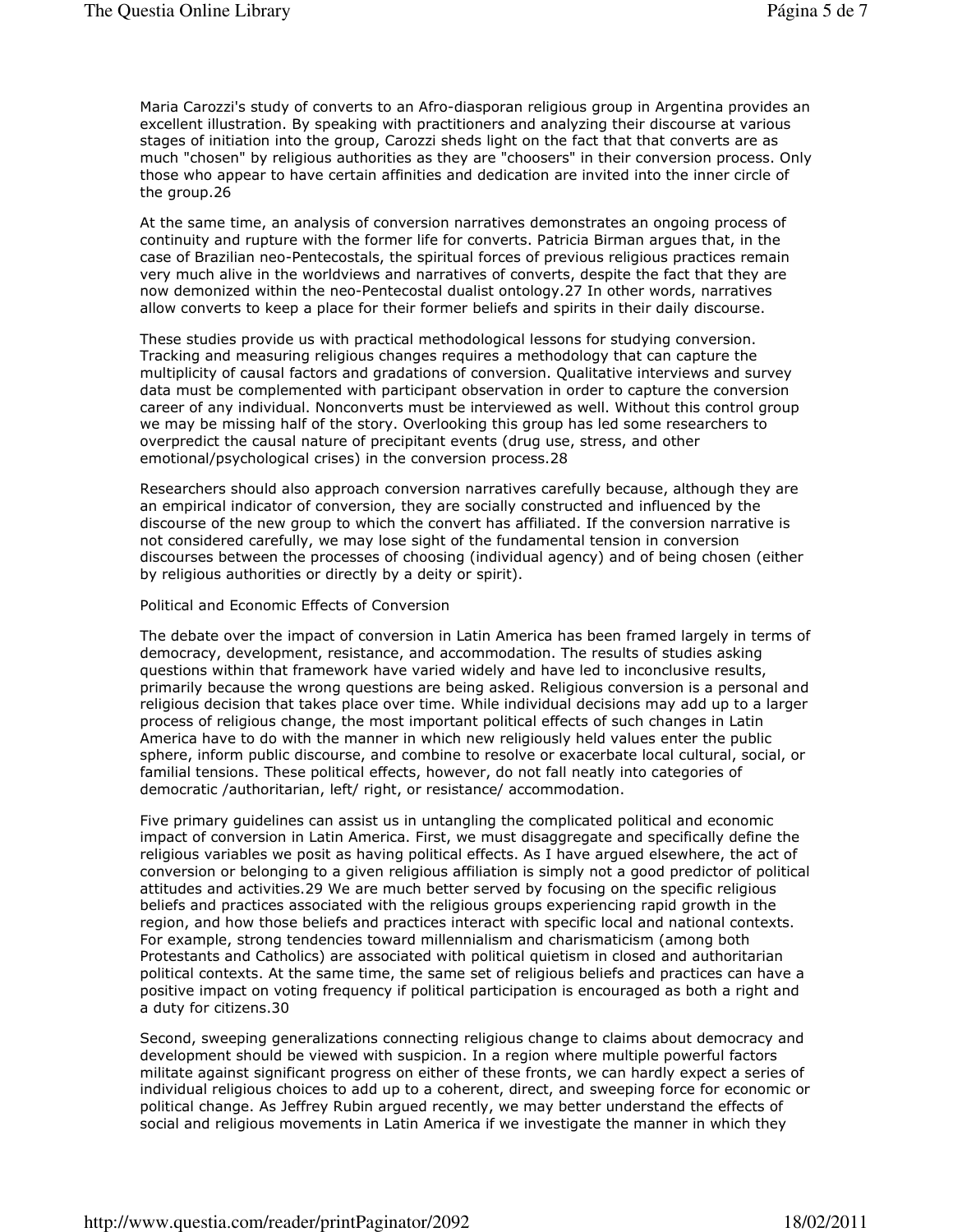introduce alternative rationalities, discourses, and narratives into public spaces, rather than forcing our "square peg" research subject into the "round hole" of classic sociological, anthropological, and political categories.31

David Smilde provides us with one such nuanced approach in his study of evangelical political participation in Venezuela. Smilde argues that evangelical "publics" in Venezuela are purposely constructed relational contexts that extend network ties and introduce a "moralized" discourse into the public sphere.32 The same could be argued for television and radio evangelism throughout the region. This discourse and political responses to it (such as Hugo Chavez's adoption of evangelical images and phrases) constitute a rich field for further study. This sort of political participation does not fall neatly into the bounds of traditional political categories, but it remains important and demands careful analysis.

Third, much of the political impact of religious change can be understood only through a iens that includes both the global and the local. Pentecostalism is a globalized religious movement that interacts with local religious beliefs and practices while simultaneously demonizing them. Many Pentecostal (and neo-Pentecostal) churches have international headquarters and business plans, but the staff members of most Pentecostal churches are locals, with social, political, and economic concerns that reflect those of their local community.33 Thus, although Pentecostalism tends to "look the same" across the variant communities in which it has made significant inroads in Latin America, the political and social effects of Pentecostal growth interact with local contexts to produce very different political effects. The same is true among the "pentecostalized" Catholics in charismatic churches throughout the region.

Fourth, upward social mobility certainly plays some role in conversion, but whether it is an empirical or merely a perceptual reality remains unclear. Certainly arguments that posit an upward swing in "development" on a national scale because of religious conversions should be discounted. At the same time, the stories of individuals and communities who have experienced upward social mobility along with conversion merit careful empirical analysis. As Virginia Garrard-Burnett argues, conversion may not make the convert financially rich, but it can provide a wealth of "spiritual capital" in the form of beliefs, networks, self-meanings, and affirmation that assist people in navigating the difficulties of everyday life.34

Finally, conversion must be compared between the various religious groups in Latin America instead of focusing exclusively on the Catholic-to-Protestant shift. Widening the scope of the study of conversion makes the conversion picture more accurate. This wider scope facilitates our ability to trace people's movement in their conversion careers and compare variables involved in the process of entering and leaving different religious groups. While the growth of other religious groups in Latin America is commonly assumed to come at the expense of the Catholic Church, the reality is that Catholicism has also experienced a major internal revival during the same time period. Catholicism has certainly lost shares as a self-reported percentage of the population throughout the region, but many experts argue that the Catholic Church, though leaner, is more vibrant and healthier than ever before.35

## **Conclusion**

Throughout this essay, I argue for a definition of conversion that is more fluid than static. Conversion is a process that takes place over time; interacts with institutional religion, networks, and cultural contexts; and does not necessarily proceed in a linear or chronological fashion. I argue for a reconceptualization not only of conversion but also of the methods used in research and subjects studied as its effects. Evaluating the scholarship on religious change in Latin America can help us to avoid the pitfalls of overgeneralization, understand the multiple lines of causality involved in conversion, and utilize methods that better capture the complexity of the process of religious change in the region. One can hope that such an approach will help to inform future scholarship and lead to more refined and specific claims about the process and impact of religious conversion in general.

-1-

Questia, a part of Gale, Cengage Learning. www.questia.com

Publication Information: Article Title: Religious Conversion in the Americas: Meanings, Measures, and Methods. Contributors: Timothy J. Steigenga - author. Magazine Title: International Bulletin of Missionary Research. Volume: 34. Issue: 2. Publication Date: April 2010. Page Number: 77+. © 2010 Overseas Ministries Study Center. Provided by